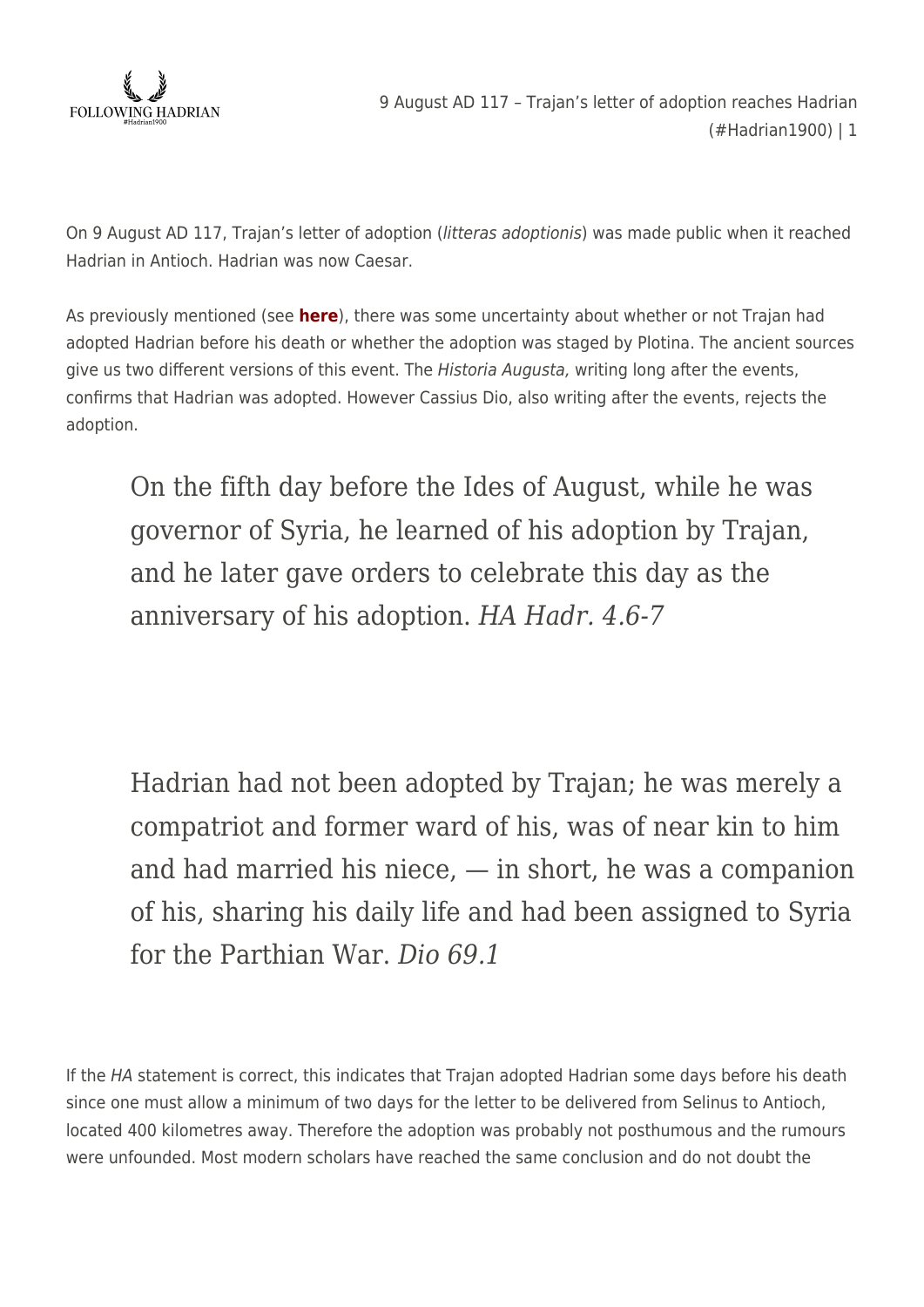

authenticity of Hadrian's adoption by Trajan.

Soon afterwards, arrangements were made for the imperial mint in Rome to issue coinage for dissemination throughout the Empire. ADOPTIO became the main theme of the earliest coins of Hadrian's reign.



Trajan's adoption of Hadrian through the coin legend ADOPTIO under the image of the emperor and his adopted father clasping hands. AR Denarius. Eastern (Antioch?) mint. Struck AD 117. [BMC 1021](http://www.britishmuseum.org/research/collection_online/collection_object_details.aspx?objectId=1210796&partId=1&searchText=hadrian+antioch&page=1). © The Trustees of the British Museum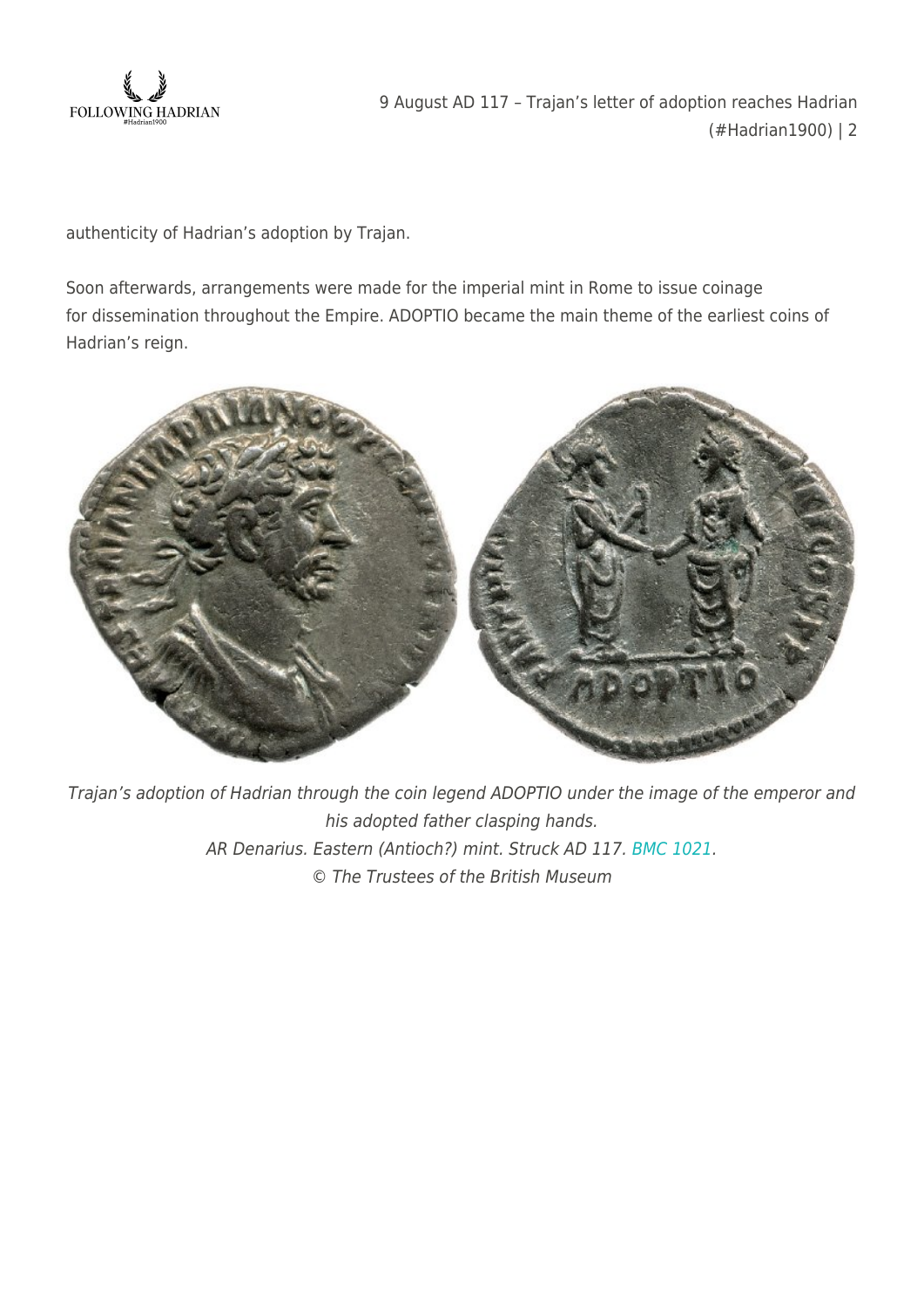



AR Denarius. Rome mint. Struck AD 117. RIC 3b. Coin from my own collection.

Another coin may have helped emphasize Hadrian's legitimacy to the succession; a gold aureus with the legend ADRIANO TRAIANO CAESARI (Hadrian son of Trajan Caesar). It is mentioned by Anthony R. Birley in his biography of Hadrian as being dated to late summer AD 117. The coin shows a partly draped bust of Hadrian wearing a laurel wreath on one side and a bust of Trajan, also laureled, on the other side.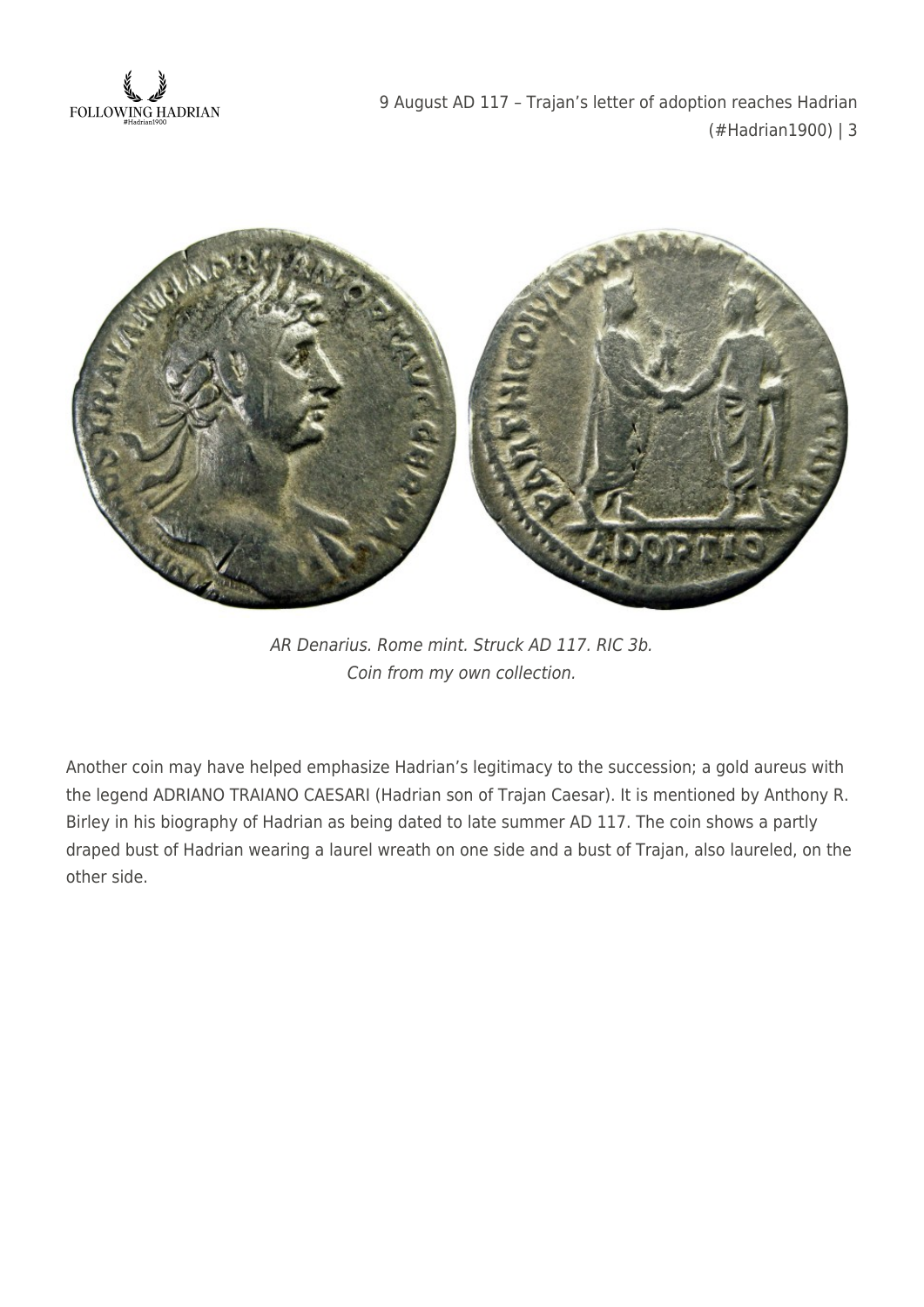



Hadrian as Caesar (BMC III p.124) Obverse: IMP CAES NER TRAIAN OPTIM AVG GER DAC – Head of Trajan, laureate, right Reverse: HADRIANO TRAIANO CAESARI – Head of Hadrian, laureate, right

Hadrian later gave orders to celebrate this day (August 9) as the anniversary of his adoption.

Sources & references:

- Historia Augusta, The Life of Hadrian ([link](http://penelope.uchicago.edu/Thayer/e/roman/texts/historia_augusta/hadrian/1*.html))
- Cassius Dio 69.1 [\(link\)](http://penelope.uchicago.edu/Thayer/e/roman/texts/cassius_dio/69*.html)
- Birley, Anthony R. (1997). Hadrian. The restless emperor (p. 77-80)
- Burnett, Andrew. "The Early Coinage of Hadrian and the Deified Trajan at Rome and Alexandria." American Journal of Numismatics (1989-), vol. 20, 2008, pp. 459–477. JSTOR, [http://www.jstor.org/stable/43580323.](http://www.jstor.org/stable/43580323)